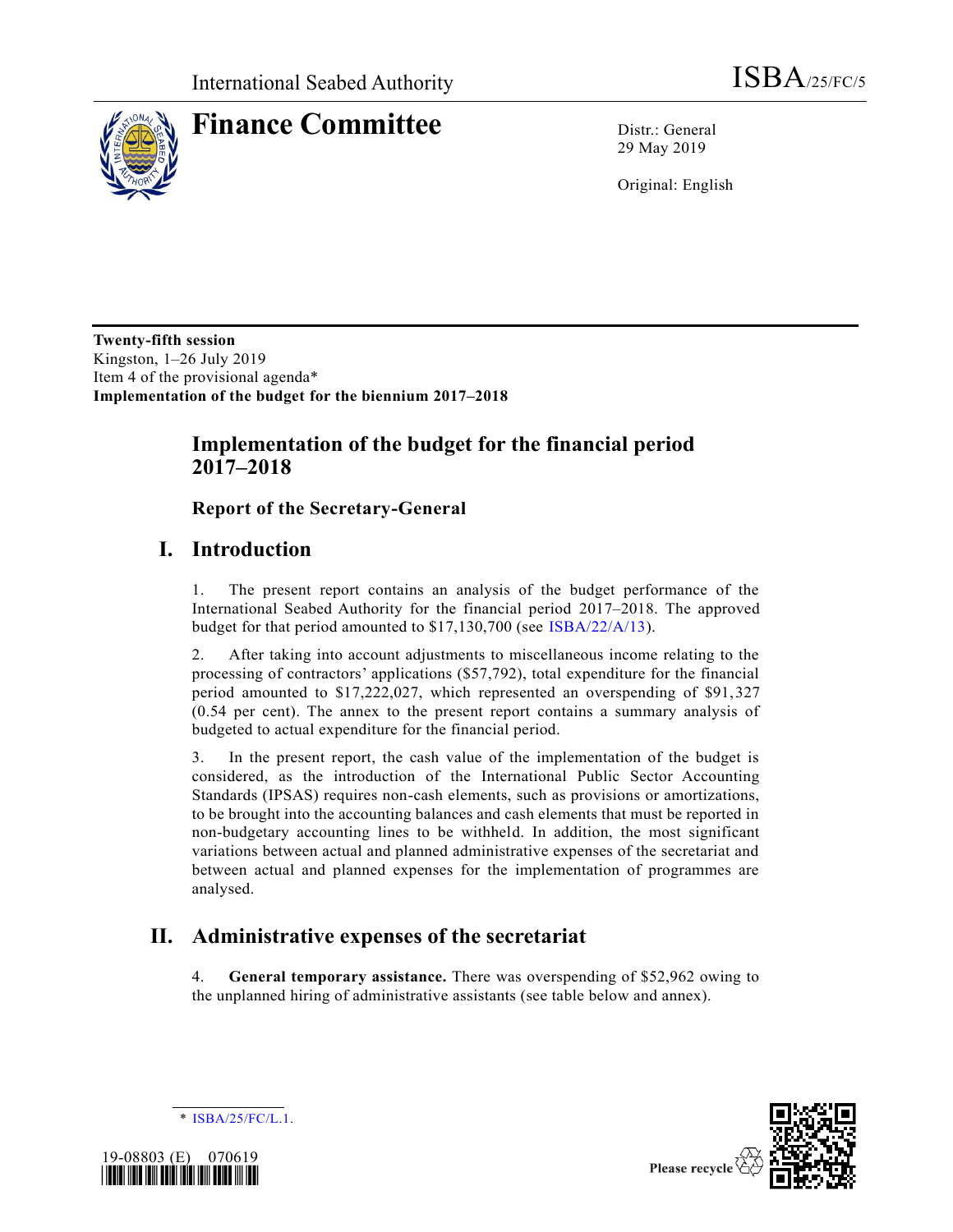(United States dollars)

|                            | 2017              |             | 2018              | 2017-2018   |                      |
|----------------------------|-------------------|-------------|-------------------|-------------|----------------------|
| Group                      | Staff<br>employed | Expenditure | Staff<br>employed | Expenditure | Total<br>expenditure |
| Information technology     |                   | 8 8 0 0     |                   | 9899        | 18 700               |
| Human resources            |                   | 7 0 3 2     |                   | 16 740      | 23 772               |
| Administration and finance | 3                 | 9450        | 4                 | 24 097      | 33 547               |
| Office of Legal Affairs    | 2                 | 8 4 4 3     |                   |             | 8 4 4 3              |
| <b>Total</b>               |                   | 33 726      |                   | 50 736      | 84 4 62              |

**General temporary assistance, expenses for the period 2017–2018**

5. **Common staff costs.** The Committee will recall that, in 2017, the change in staff compensation had a negative financial impact of \$274,689 (see [ISBA/24/FC/9\)](https://undocs.org/en/ISBA/24/FC/9). A similar impact occurred in 2018, but with a lesser effect on the budget since there were no retroactive consequences. New staff members who should have arrived in early 2019 were hired in 2018. This generated \$129,511 in additional common staff costs. Unforeseen changes to the level of rental subsidy resulted in an additional expenditure of \$40,920.

6. **Training.** As indicated in the annual report of the Secretary-General submitted to the Assembly under article 166, paragraph 4, of the United Nations Convention on the Law of the Sea [\(ISBA/19/A/2\)](https://undocs.org/en/ISBA/19/A/2), there was minimal provision for staff training and professional development within the regular budget of the Authority. In order to maintain the budget increase at an acceptable level, the budget for training was not increased for the biennium and was thus insufficient, which explains the overspending of \$16,173 (25.7 per cent).

7. **Official travel (non-programme).** There was an overexpenditure of 29.2 per cent, which was attributable to increased activity, a budget estimate lower than the real travel needs of the secretariat and stricter recording of travel against the correct budget line.

8. **Supplies and materials.** Increased consumption of office supplies resulted from the servicing of meetings and the production of documentation.

9. **Acquisition of furniture and equipment.** During the financial period, the Government of Jamaica made available to the Authority an additional  $223 \text{ m}^2$  of office space, which the Authority subsequently upgraded to create a new conference services area and delegates lounge. The Secretary-General also took the opportunity to use part of the surplus in the budget to replace office furniture that had not been replaced in 25 years. The secretariat also replaced or modernized some miscellaneous office and computer equipment and, as proposed in the budget, replaced one vehicle per year during the financial period.

10. **Miscellaneous services.** The overexpenditure resulted from a conciliation agreement with the Scientific Officer in the amount of \$15,000. A loss on the exchange rate for an amount of \$27,795 was recorded over the biennium.

11. **IPSAS.** No spending was recorded under this budget line, as the last financial statements of the Authority were compliant with the Standards.

12. **Conference services.** As previously reported to the Finance Committee (see [ISBA/24/FC/8\)](https://undocs.org/en/ISBA/24/FC/8), significant savings were achieved through remote interpretation in 2017, better management of the conference centre and better management of documentation by using printing-on-demand services. Continuing with the same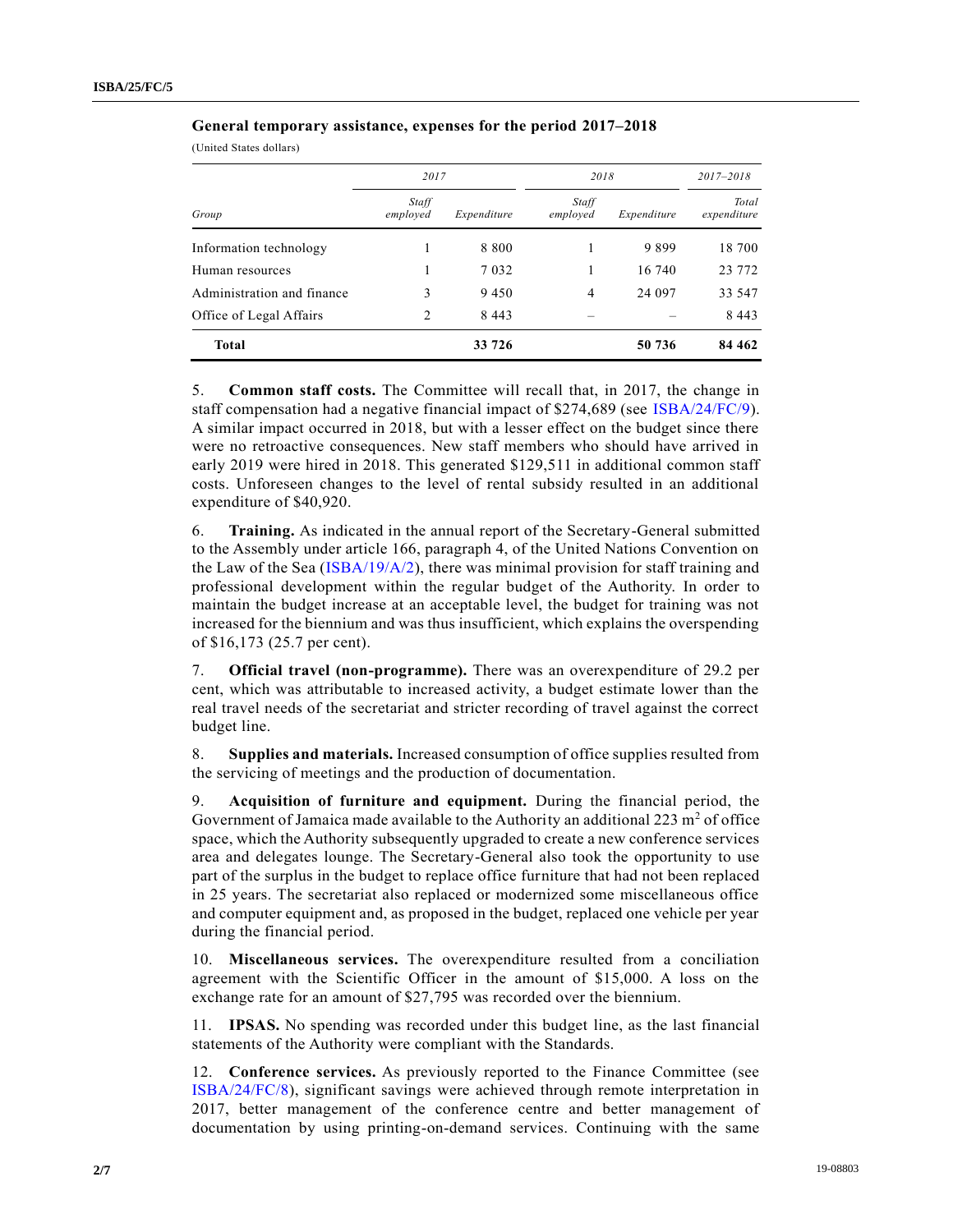policy, the secretariat saved \$476,107 on conference services during the biennium, despite the fact that more meetings were held during the twenty-third and twentyfourth sessions.

#### **III. Expenses related to the implementation of certain budgeted programmes**

13. The Finance Committee will recall that the budget for the financial period 2017– 2018 was the first budget to contain programmatic sections. As there were no statistical data available on the costs of programmes, the secretariat used the standard costs of workshops and travel for planning the budget for those sections. However, only 11 per cent of the total budget was allocated to programmes (\$1,817,900), providing little flexibility for transfers between budget lines. It is important to note that for all programmes, travel expenditure was recorded against travel while budgeted in the workshop line. However, this had no incidence on the total spending and budget variance of the programmes.

14. **Programme 2.1 (Development of the regulatory framework for activities in the Area).** Overspending against consultancies occurred as a result of the request by the Council to significantly accelerate work on the development of the exploitation code, including the financial terms for contracts. This included a contract with the Massachusetts Institute of Technology (\$50,000), a study related to the operation of the Enterprise (\$23,500) and support for the development of the financial terms for deep-sea mining exploitations (\$64,000).

15. **Programme 2.4 (Data management: resource and environment).** Although the programme has been entirely completed and additional tests and components have been added, the programme shows a balance of \$376,934 owing to its pre-financing with surplus funds remaining in 2016 (see [ISBA/24/FC/9\)](https://undocs.org/en/ISBA/24/FC/9).

16. **Programme 2.5 (Promotion and encouragement of marine scientific research in the Area).** Owing to other priorities and staff shortages, the secretariat could not conduct all workshops as planned.

#### **IV. Recommendations**

17. The Finance Committee is invited to take note of the present report.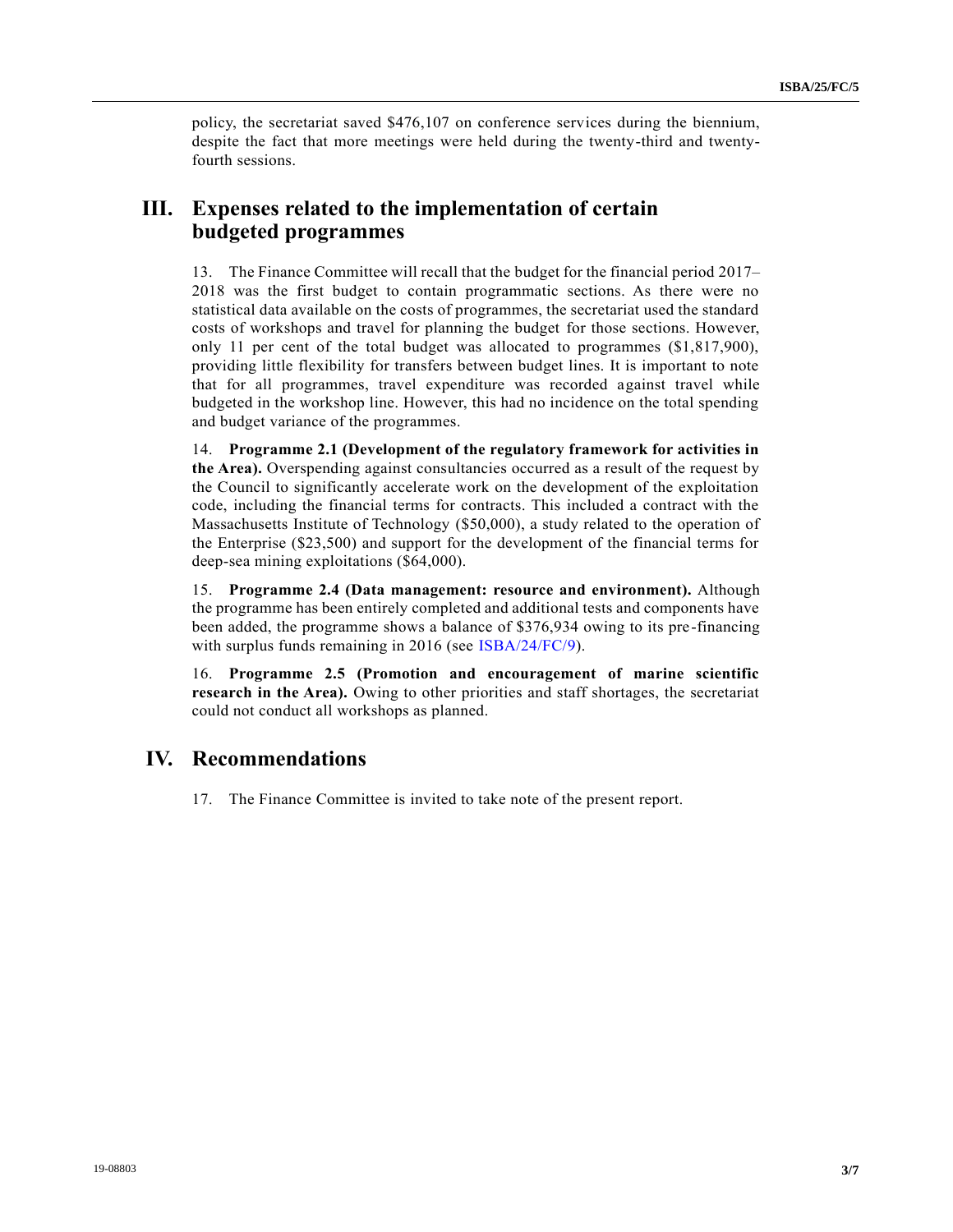## **4 /7 Annex**

## **Comparison of budget to actuals for the biennium 2017–2018**

(United States dollars)

| Object of expenditure                                                  |                         | Accounted in compliance with IPSAS |                 |                                  |           | Adjustments in compliance with IPSAS |                             | Cash-based figures |             |                                                       |
|------------------------------------------------------------------------|-------------------------|------------------------------------|-----------------|----------------------------------|-----------|--------------------------------------|-----------------------------|--------------------|-------------|-------------------------------------------------------|
|                                                                        | Original<br>budget 2018 | Actuals<br>2017                    | Actuals<br>2018 | Biennium<br>2017-2018<br>actuals | Balance   | Amounts                              | Comment                     | Actuals            | Balance     | Total expenditure/<br>approved budget<br>(percentage) |
| Section 1. Administration and conference<br>service expenditures       |                         |                                    |                 |                                  |           |                                      |                             |                    |             |                                                       |
| <b>Subsection 1. Administrative expenditures</b><br>of the secretariat |                         |                                    |                 |                                  |           |                                      |                             |                    |             |                                                       |
| Established posts                                                      | 6 200 000               | 2 895 816                          | 3 1 5 4 0 8 7   | 6 049 903                        | 150 097   |                                      |                             | 6 049 903          | 150 097     | 2.4                                                   |
| General temporary assistance                                           | 31 500                  | 33 7 26                            | 50 736          | 84 4 62                          | (52962)   |                                      |                             | 84 4 62            | (52962)     | (168.1)                                               |
| Overtime                                                               | 71 600                  | 31966                              | 19 302          | 51 268                           | 20 332    |                                      |                             | 51 268             | 20 3 3 2    | 28.4                                                  |
| Consultants (non-programme)                                            | 21 000                  |                                    | 25 0 85         | 25 08 5                          | (4085)    |                                      |                             | 25 08 5            | (4085)      | (19.5)                                                |
| Common staff costs                                                     | 3 080 000               | 1779 690                           | 1752895         | 3 5 3 2 5 8 5                    | (452 585) | 104 550                              | Benefits accrual            | 3 637 135          | (557135)    | (18.1)                                                |
| Training                                                               | 63 000                  | 13848                              | 65 3 25         | 79 173                           | (16173)   |                                      |                             | 79 173             | $(16\ 173)$ | (25.7)                                                |
| Official travel (non-programme)                                        | 187800                  | 117 020                            | 125 603         | 242 623                          | (54823)   |                                      |                             | 242 623            | (54823)     | (29.2)                                                |
| Communications                                                         | 200 700                 | 74 5 99                            | 119856          | 194 456                          | 6 2 4 4   |                                      |                             | 194 456            | 6 2 4 4     | 3.1                                                   |
| Library, books and supplies                                            | 136 000                 | 59 102                             | 32 830          | 91 932                           | 44 068    |                                      |                             | 91 932             | 44 068      | 32.4                                                  |
| External printing (20 per cent will be<br>non-programme-related)       | 22 000                  | 30 834                             | 1477            | 32 311                           | (10311)   |                                      |                             | 32 311             | (10311)     | (46.9)                                                |
| Supplies and materials                                                 | 80 300                  | 55 665                             | 56 173          | 111 838                          | (31 538)  |                                      |                             | 111 838            | (31538)     | (39.3)                                                |
| Official hospitality                                                   | 23 500                  | 14 3 9 2                           | 6 0 9 5         | 20487                            | 3 0 1 3   |                                      |                             | 20 4 87            | 3 0 1 3     | 12.8                                                  |
| Information technology                                                 | 125 900                 | 58 757                             | 59 511          | 118 269                          | 7631      |                                      |                             | 118 269            | 7631        | 6.1                                                   |
| Acquisition of furniture and equipment                                 | 154 000                 | 30 180                             | 334 475         | 364 655                          | (210655)  | 325 051                              | Acquisition of<br>equipment | 689 706            | (535 706)   | (347.9)                                               |
| Rent and maintenance of furniture and<br>equipment                     | 24 000                  | 16 578                             | 20 5 76         | 37 154                           | (13154)   |                                      |                             | 37 154             | (13154)     | (54.8)                                                |
| United Nations common system                                           | 166 000                 | 60 301                             | 93 291          | 153 592                          | 12 408    |                                      |                             | 153 592            | 12 4 08     | 7.5                                                   |
| Miscellaneous services                                                 | 112 500                 | 72 178                             | 86 901          | 159 079                          | (46579)   |                                      |                             | 159 079            | (46579)     | (41.4)                                                |
| Audit fees                                                             | 40 000                  | 16 000                             | 274             | 16 274                           | 23 7 26   |                                      |                             | 16 274             | 23 7 26     | 59.3                                                  |
| Building management                                                    | 828 000                 | 433 826                            | 427476          | 861 302                          | (33 302)  |                                      |                             | 861 302            | (33 302)    | (4.0)                                                 |
| Article 154 review and related costs                                   | 80 000                  | 82 645                             | $\mathbf{0}$    | 82 645                           | (2645)    |                                      |                             | 82 645             | (2645)      |                                                       |
| <b>IPSAS</b>                                                           | 120 000                 |                                    | 17609           | 17609                            | 102 391   |                                      |                             | 17609              | 102 391     | 85.3                                                  |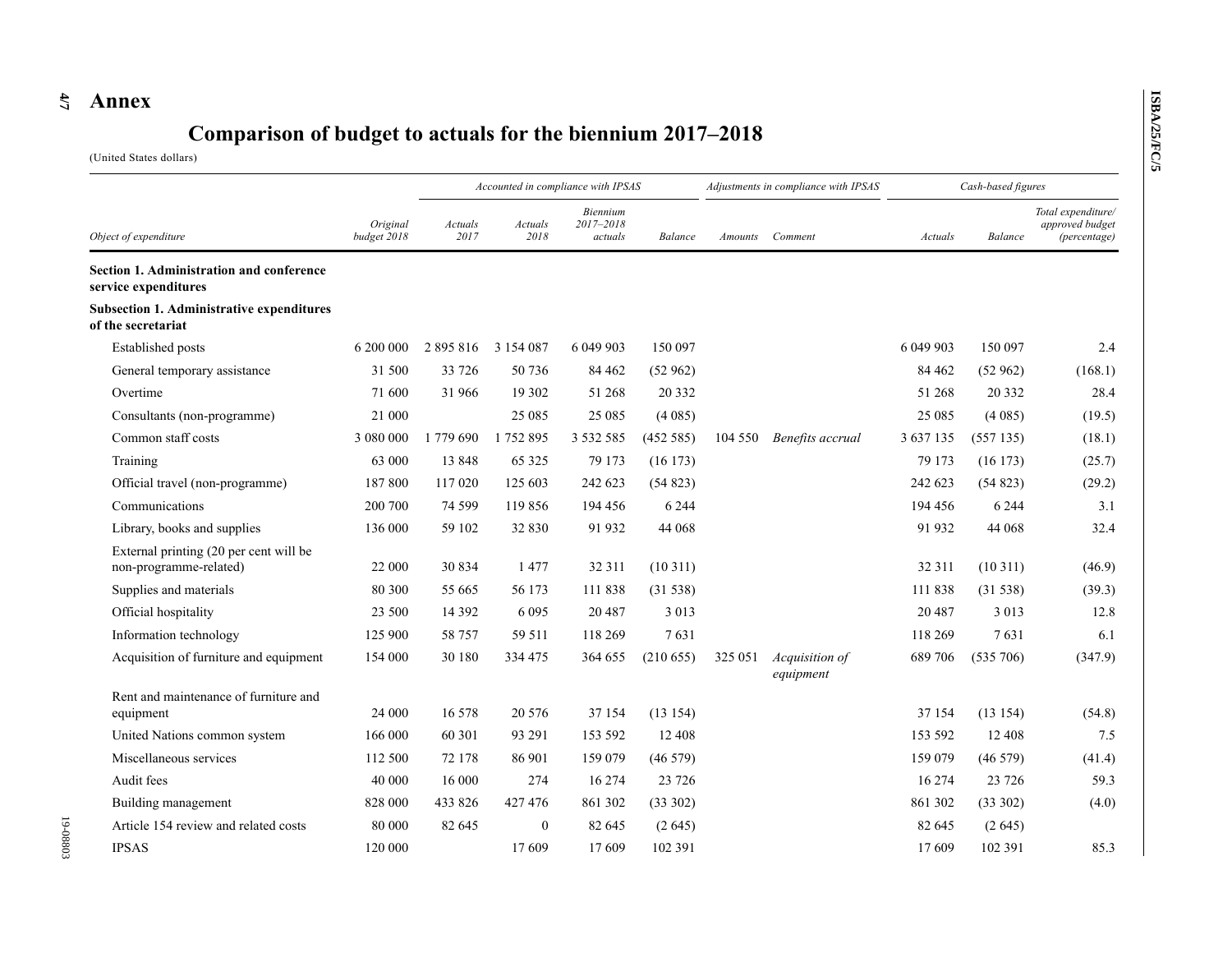|                                                                                         |                         | Accounted in compliance with IPSAS |                  |                                  |            | Adjustments in compliance with IPSAS |                                  | Cash-based figures |           |                                                       |
|-----------------------------------------------------------------------------------------|-------------------------|------------------------------------|------------------|----------------------------------|------------|--------------------------------------|----------------------------------|--------------------|-----------|-------------------------------------------------------|
| Object of expenditure                                                                   | Original<br>budget 2018 | Actuals<br>2017                    | Actuals<br>2018  | Biennium<br>2017-2018<br>actuals | Balance    | Amounts                              | Comment                          | Actuals            | Balance   | Total expenditure/<br>approved budget<br>(percentage) |
| Depreciation of assets                                                                  |                         |                                    |                  |                                  |            | (277850)                             | Depreciation and<br>amortization |                    |           |                                                       |
| Uncollected contributions                                                               |                         |                                    |                  |                                  |            |                                      | $(62 920)$ Provision             |                    |           |                                                       |
| <b>Subtotal</b>                                                                         | 11 767 800              |                                    |                  | 5 877 125 6 449 576 12 326 701   | (558901)   | 88 831                               |                                  | 12 756 302         | (988502)  | (8.4)                                                 |
| <b>Subsection 2. Cost of conference services</b>                                        |                         |                                    |                  |                                  |            |                                      |                                  |                    |           |                                                       |
| Salaries United Nations staff                                                           |                         | 8 9 0 7                            | $\boldsymbol{0}$ | 8 9 0 7                          |            |                                      |                                  |                    |           |                                                       |
| Printing and supplies                                                                   |                         | 289                                | 10 038           | 10 3 27                          |            |                                      |                                  |                    |           |                                                       |
| Miscellaneous conference services                                                       |                         | 44 632                             | 23 9 55          | 68 5 8 7                         |            |                                      |                                  |                    |           |                                                       |
| Staff travel                                                                            |                         | 277 291                            | 157 266          | 434 557                          |            |                                      |                                  |                    |           |                                                       |
| Rental of conference centre                                                             |                         | 50 843                             | 118 522          | 169 365                          |            |                                      |                                  |                    |           |                                                       |
| Temporary assistance (meetings)                                                         | 3 545 000               | 50 186                             | 52 162           | 102 347                          | $-476$ 107 |                                      |                                  | 3 068 893          | 476 107   | 13.4                                                  |
| Rental of equipment                                                                     |                         | 388                                | 20 636           | 21 0 24                          |            |                                      |                                  |                    |           |                                                       |
| Local transportation                                                                    |                         | 2652                               | 5 3 9 8          | 8050                             |            |                                      |                                  |                    |           |                                                       |
| Communication                                                                           |                         |                                    | 127 747          | 127 747                          |            |                                      |                                  |                    |           |                                                       |
| Meeting services                                                                        |                         | 814 089                            | 755829           | 1 569 918                        |            |                                      |                                  |                    |           |                                                       |
| Documentation                                                                           |                         | 8 3 6 3                            | 491 529          | 499 892                          |            |                                      |                                  |                    |           |                                                       |
| Reception                                                                               |                         | 10 700                             | 37471            | 48 171                           |            |                                      |                                  |                    |           |                                                       |
| Subtotal                                                                                | 3 545 000               | 1 268 340                          | 1800 553         | 3 068 893                        | 476 107    | $\bf{0}$                             |                                  | 3 068 893          | 476 107   | 13.4                                                  |
| <b>Total section 1</b>                                                                  | 15 312 800              | 7 145 464                          | 8 3 3 0 1 3 0    | 15 395 594                       | (82794)    | 88 831                               |                                  | 15 825 195         | (512395)  | (3.3)                                                 |
| <b>Section 2. Programme expenditures</b>                                                |                         |                                    |                  |                                  |            |                                      |                                  |                    |           |                                                       |
| Programme 2.1. Development of the<br>regulatory framework for activities in<br>the Area |                         |                                    |                  |                                  |            |                                      |                                  |                    |           |                                                       |
| Consultants                                                                             | 90 400                  | 21 3 8 1                           | 206 391          | 227 772                          | (137372)   |                                      |                                  | 227 772            | (137372)  |                                                       |
| External printing                                                                       | 12 400                  |                                    | $\boldsymbol{0}$ | $\boldsymbol{0}$                 | 12 400     |                                      |                                  | $\theta$           | 12 400    |                                                       |
| Travel                                                                                  | 91 200                  | 72 029                             | 122 412          | 194 441                          | (103 241)  |                                      |                                  | 194 441            | (103 241) |                                                       |
| Workshops                                                                               | 120 800                 |                                    | 6951             | 6951                             | 113 849    |                                      |                                  | 6951               | 113 849   |                                                       |
| <b>Subtotal</b>                                                                         | 314 800                 | 93 410                             | 335 754          | 429 164                          | (114364)   |                                      |                                  | 429 164            | (114364)  | (36.3)                                                |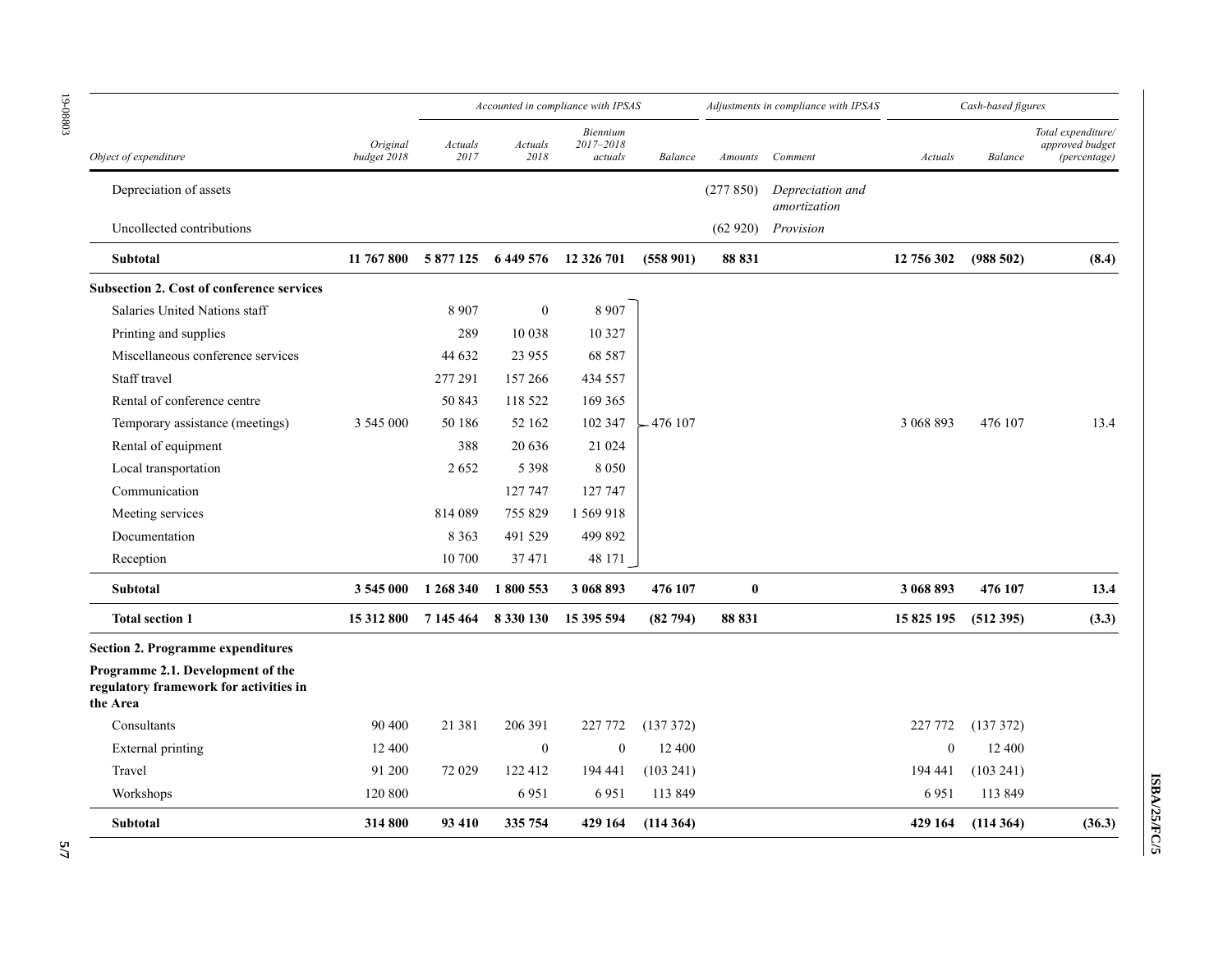|                                                                                            |                         | Accounted in compliance with IPSAS |                  |                                  |                  | Adjustments in compliance with IPSAS |                                   | Cash-based figures |                  |                                                       |
|--------------------------------------------------------------------------------------------|-------------------------|------------------------------------|------------------|----------------------------------|------------------|--------------------------------------|-----------------------------------|--------------------|------------------|-------------------------------------------------------|
| Object of expenditure                                                                      | Original<br>budget 2018 | Actuals<br>2017                    | Actuals<br>2018  | Biennium<br>2017-2018<br>actuals | Balance          | Amounts                              | Comment                           | Actuals            | Balance          | Total expenditure/<br>approved budget<br>(percentage) |
| Programme 2.2. Protection of the<br>marine environment                                     |                         |                                    |                  |                                  |                  |                                      |                                   |                    |                  |                                                       |
| Consultants                                                                                | 38 800                  | 3836                               | 12719            | 16 5 5 4                         | 22 24 6          |                                      |                                   | 16 5 5 4           | 22 24 6          |                                                       |
| <b>External printing</b>                                                                   | 12 400                  |                                    | 1 0 7 1          | 1 0 7 1                          | 11 329           |                                      |                                   | 1 0 7 1            | 11 3 29          |                                                       |
| Travel                                                                                     | 15 200                  | 48 3 18                            | 118 057          | 166 374                          | (151174)         |                                      |                                   | 166 374            | (151174)         |                                                       |
| Workshops                                                                                  | 245 800                 | 60722                              | 44 5 48          | 105 270                          | 140 530          |                                      |                                   | 105 270            | 140 530          |                                                       |
| Subtotal                                                                                   | 312 200                 | 112 875                            | 176 395          | 289 270                          | 22 930           |                                      |                                   | 289 270            | 22 930           | 7.3                                                   |
| Programme 2.3. Management of contracts                                                     |                         |                                    |                  |                                  |                  |                                      |                                   |                    |                  |                                                       |
| Consultants                                                                                | $\boldsymbol{0}$        |                                    | $\boldsymbol{0}$ | $\boldsymbol{0}$                 | $\boldsymbol{0}$ |                                      |                                   | $\boldsymbol{0}$   | $\boldsymbol{0}$ |                                                       |
| External printing                                                                          | $\mathbf{0}$            |                                    | 500              | 500                              | (500)            |                                      |                                   | 500                | (500)            |                                                       |
| Travel                                                                                     | 30 400                  | 12 165                             | 26 5 8 3         | 38 748                           | (8348)           |                                      |                                   | 38 748             | (8348)           |                                                       |
| Workshops                                                                                  | 36 100                  | 2 1 1 8                            | 2 5 5 3          | 4671                             | 31 4 29          |                                      |                                   | 4671               | 31 4 29          |                                                       |
| Subtotal                                                                                   | 66 500                  | 14 2 84                            | 29 636           | 43 919                           | 22 5 81          |                                      |                                   | 43 919             | 22 581           | <b>34.0</b>                                           |
| Programme 2.4. Data management<br>(resource and environment)                               |                         |                                    |                  |                                  |                  |                                      |                                   |                    |                  |                                                       |
| Consultants                                                                                | 306 200                 | 32 847                             | 104 589          | 137436                           | 168 764          |                                      |                                   | 137436             | 168 764          |                                                       |
| Information technology                                                                     | 209 400                 | 76 143                             | 38 172           | 114 316                          | 95 084           | 23 756                               | Software moved to<br>fixed assets | 138 072            | 71 328           |                                                       |
| External printing                                                                          | 30 300                  |                                    | $\boldsymbol{0}$ | $\boldsymbol{0}$                 | 30 300           |                                      |                                   | $\mathbf{0}$       | 30 300           |                                                       |
| Travel                                                                                     | 28 000                  | 7997                               | 19 038           | 27 035                           | 965              |                                      |                                   | 27 035             | 965              |                                                       |
| Workshops                                                                                  | $\boldsymbol{0}$        |                                    | $\boldsymbol{0}$ | $\boldsymbol{0}$                 | $\boldsymbol{0}$ |                                      |                                   | $\mathbf{0}$       | $\boldsymbol{0}$ |                                                       |
| Central data repository                                                                    | $\mathbf{0}$            |                                    | $\mathbf{0}$     | $\boldsymbol{0}$                 | $\boldsymbol{0}$ |                                      |                                   | $\boldsymbol{0}$   | $\mathbf{0}$     |                                                       |
| Maintenance and support                                                                    | 35 900                  |                                    | 44 001           | 44 001                           | (8101)           |                                      |                                   | 44 001             | (8101)           |                                                       |
| Subtotal                                                                                   | 609 800                 | 116 987                            | 205 799          | 322 787                          | 287 013          | 23 756                               |                                   | 346 543            | 263 257          | 43.2                                                  |
| Programme 2.5. Promotion and<br>encouragement of marine scientific<br>research in the Area |                         |                                    |                  |                                  |                  |                                      |                                   |                    |                  |                                                       |
| Consultants                                                                                | 19 400                  |                                    | 2 4 0 4          | 2 4 0 4                          | 16 9 96          |                                      |                                   | 2 4 0 4            | 16 9 96          |                                                       |
| External printing                                                                          | 12 400                  |                                    | 2839             | 2839                             | 9 5 6 1          |                                      |                                   | 2839               | 9 5 6 1          |                                                       |